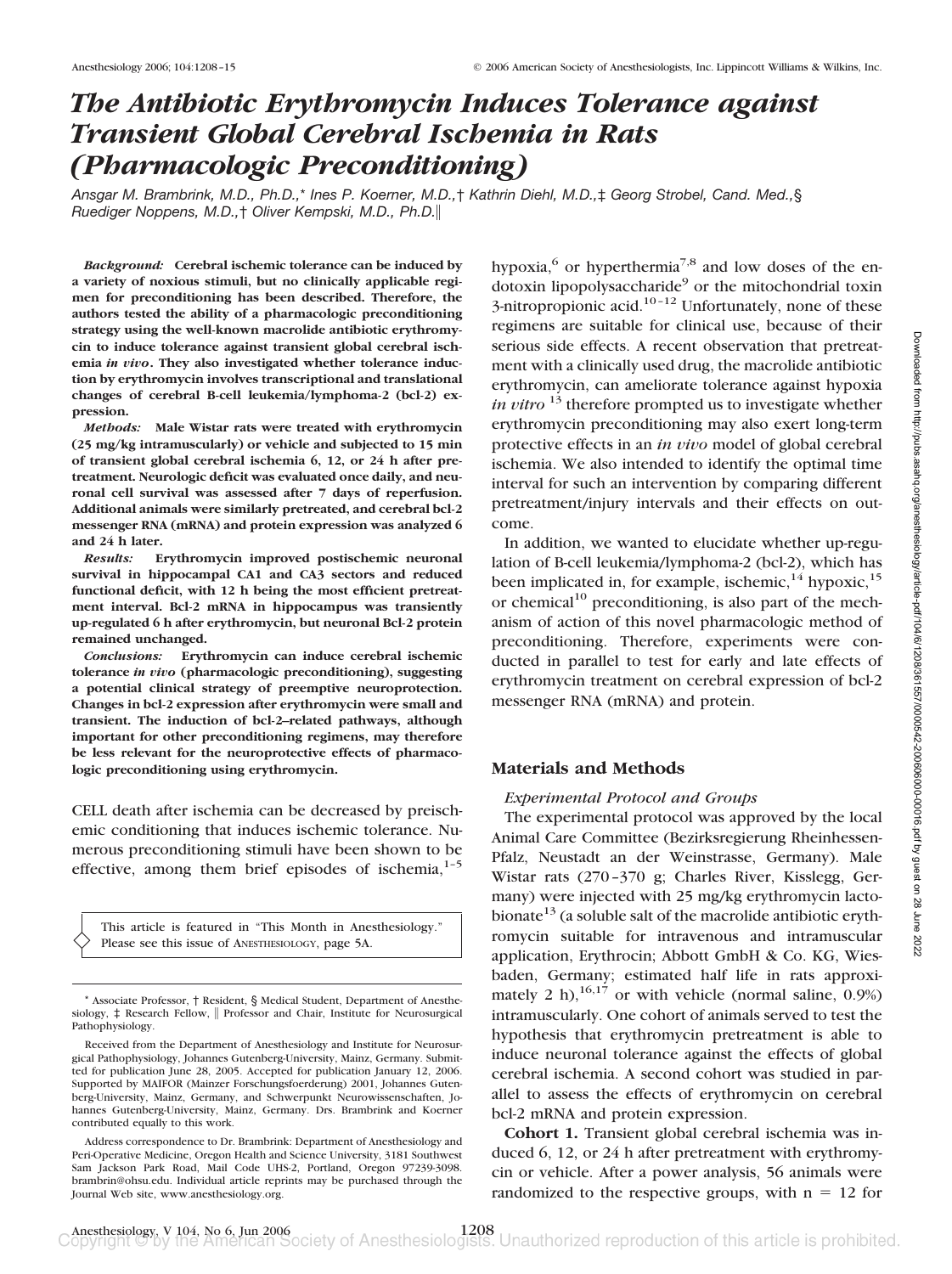the 6-h and  $n = 8$  for the 12- and 24-h pretreatment paradigms (vehicle and erythromycin, respectively). Four animals (vehicle pretreated,  $n = 3$ ; erythromycin pretreated,  $n = 1$ ) had to be excluded during the recovery period, because of "no reflow"  $(n = 1)$ , no electrophysiologic recovery  $(n = 1)$ , or premature death during the first 24 h after the injury ( $n = 2$ ). Animals recovered for 7 days after the injury, and neurologic deficit was assessed. On day 7, animals were killed and neuronal survival was assessed. Sham-operated ( $n = 6$ ) and naive  $(n = 6)$  animals served as controls.

**Cohort 2.** In parallel, 18 animals were treated for the bcl-2 mRNA expression study and were killed 6 h (vehicle,  $n = 4$ ; erythromycin,  $n = 4$ ) or 24 h ( $n = 5$ , respectively) after treatment. Bcl-2 protein expression was assessed in three groups of animals killed 6 h after erythromycin ( $n = 7$ ) or vehicle ( $n = 7$ ) or 24 h after erythromycin ( $n = 7$ ).

All animals were randomized to treatment groups, and investigators were blinded to group assignment throughout the experiments and until full completion of the data acquisition.

#### *Transient Global Cerebral Ischemia*

Animals were fasted overnight before surgery. Fifteen minutes of transient global ischemia was achieved using bilateral carotid artery occlusion and hypobaric hypotension, as previously described in detail.<sup>10,18</sup> In brief, rats were anesthetized (chloral hydrate, 360 mg/kg intraperitoneally), intubated, and mechanically ventilated. Both carotid arteries were exposed, and the left side was catheterized for blood pressure monitoring (complete vessel occlusion). For the brain injury, the right carotid artery was occluded by a thread wrapped around it and pulled by a 5-g weight. Fifteen minutes of global cerebral ischemia was achieved by the simultaneous reduction of mean arterial blood pressure to 35 mmHg using the hypobaric hypotension technique.18,19 Ischemia was verified by laser-Doppler monitoring as previously described (repetitive regional cerebral blood flow measurements at 30 different locations [scanning technique] over the right hemisphere [closed cranial window, 24  $mm<sup>2</sup>$ , 1.3-5.3 mm lateral to the right and 1.5-7.5 mm occipital of the bregma]; stationary laser-Doppler flow probe [local cerebral blood flow] over the left hemisphere [closed cranial window,  $4 \text{ mm}^2$ ,  $3.3-5.3 \text{ mm}$ lateral to the left and 5.0–7.0 mm occipital of the bregma $]^{10,20,21}$ ). After 15 min of ischemia, the nylon thread was removed and hypobaric hypotension was terminated to allow reperfusion of the brain. Rectal temperature was controlled to  $37.5^{\circ} \pm 0.1^{\circ}$ C using a thermostatically regulated warming blanket. Peribrain temperature was recorded at two different sites (right temporal muscle, left auricular tube) and controlled to 37°C using a near-infrared heating lamp throughout the experiment, as previously described. $^{22}$  After 90 min of reperfusion,

the carotid artery catheter was removed, incisions were closed, and the animals were extubated and returned to their cage. Animals randomized to sham-operation were treated in the same way, except ischemia was not induced.

## *Neurologic Deficit*

A neurologic evaluation was performed once daily (day  $-1$ , *i.e.*, the day before the injury [baseline] through day  $7$ ) at the same time (around  $5:00 \text{ PM}$ ) by the same investigator, who was unaware of the group assignment. Consciousness, breathing, smell, vision and hearing, reflexes, motor function, overall activity, orientation, and presence of seizures were scored, according to a neurologic deficit score (0–100 scale; 0  $=$  no deficit, 100  $=$  most severe deficit; adapted from Katz *et al.*,<sup>23</sup> Neumar *et al.*,<sup>24</sup> and Nakase *et al*.<sup>25</sup>; table 1). Comparable scoring systems using the same or very similar items have previously been used in our laboratory,  $^{10}$  as well as by others.  $^{26-29}$  They allow the identification of neurobehavioral deficits after ischemic brain injury and were found to correlate well with other outcome end points, *e.g.*, electrophysiologic recovery or histopathologic damage.<sup>10,26-29</sup> All randomized animals were evaluated at baseline (day  $-1$ ) to ensure a normal neurologic score.

#### *Neurohistopathologic Evaluation*

Neuronal cell density (number of viable neurons/ $\text{mm}^2$ ) within parietal neocortex and hippocampus (CA1, CA2, CA3, CA4) was assessed in hematoxylin and eosin– stained coronal brain slices using a video microscope in conjunction with a computer system as previously described<sup>18</sup> and averaged for both hemispheres. The investigator was unaware of treatment assignment, and all brain slices evaluated were coded to ensure an unbiased cell counting and data evaluation.

# *Real-time Reverse-transcription Polymerase Chain Reaction Analysis*

Anesthetized rats (chloral hydrate, 360 mg/kg intraperitoneally) were decapitated; hippocampus and neocortex were dissected and snap-frozen. Tissue samples were homogenized for each animal, and total RNA was extracted.<sup>30</sup> First-strand complementary DNA was synthesized after DNase I digestion (Invitrogen, Carlsbad, CA). Real-time quantitative polymerase chain reaction was performed for bcl-2 and glyceraldehyde-3-phosphate-dehydrogenase on a LightCycler® (Roche Molecular Biochemicals, Mannheim, Germany) thermocycler, using FastStart SYBR Green® PCR Reagents (Roche). Bcl-2 expression was normalized to glyceraldehyde-3 phosphate-dehydrogenase and analyzed with RelQuant®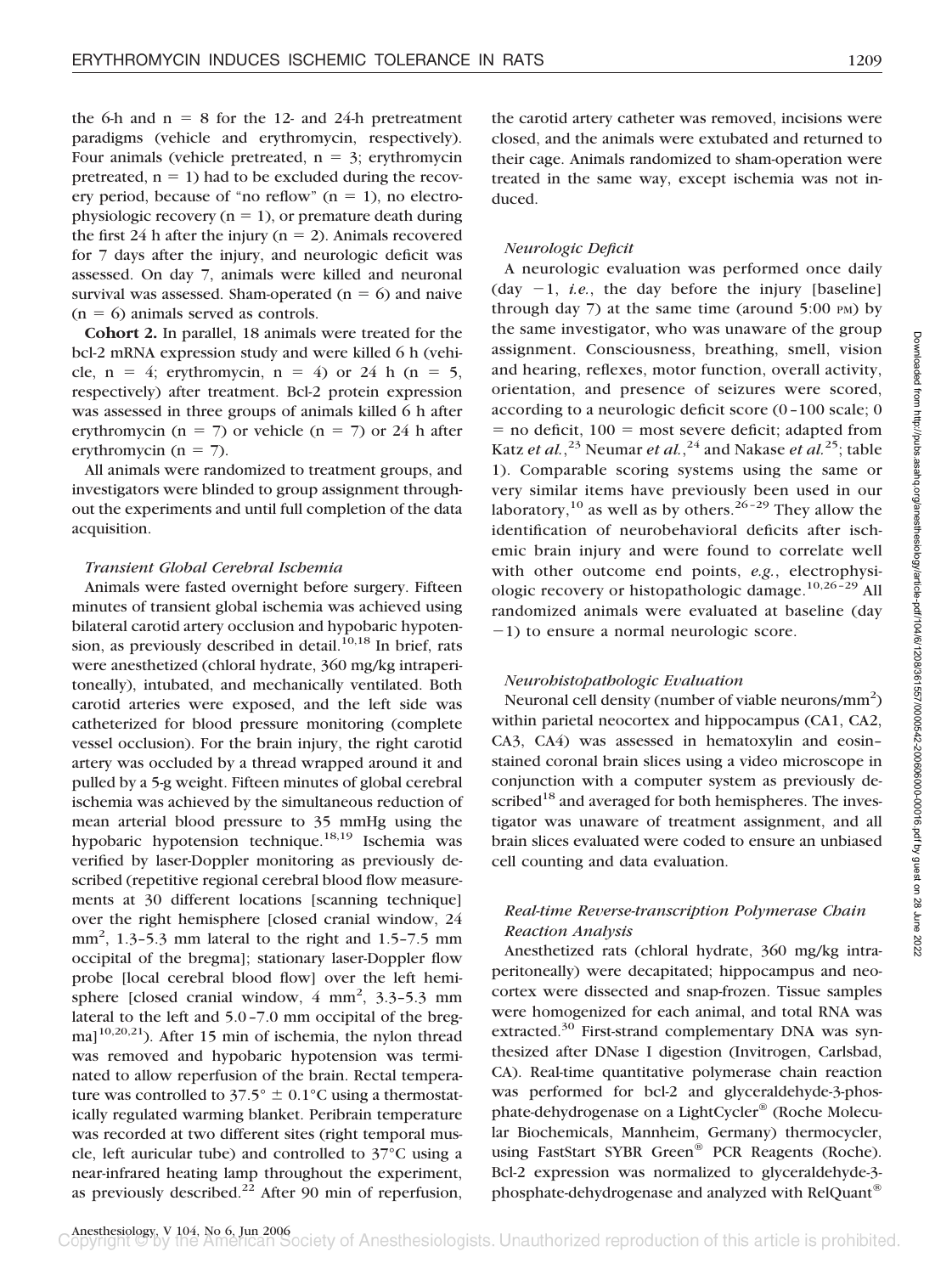#### **Table 1. Neurologic Deficit Score**

| <b>Function Studied</b>             | <b>Grades and Points</b>                                                                                            |
|-------------------------------------|---------------------------------------------------------------------------------------------------------------------|
| Consciousness                       | Normal (0)<br>Somnolent (5)<br>Stuporose (10)<br>Comatose (15)                                                      |
| Sense of smell                      | Normal (withdraws from strong smells, 0)                                                                            |
| Vision                              | Pathologic (2)<br>Normal (withdraws from strong light, 0)<br>Pathologic (2)                                         |
| Hearing                             | Normal (withdraws from loud noise, 0)<br>Pathologic (2)                                                             |
| <b>Breathing</b>                    | Normal (0)<br>Hypoventilation/hyperventilation (10)                                                                 |
| Trigeminal nerve reflex             | Normal (withdraws from touch to whiskers, 0)<br>Pathologic (2)                                                      |
| Corneal reflex                      | Normal (0)                                                                                                          |
| Ability to grab the edge of a bench | Pathologic (2)<br>Normal (0)<br>Absent (2)                                                                          |
| Time animal holds on to a rope      | $21 - 30$ s (0)<br>$11 - 20$ s (2)<br>$0 - 10$ s (4)                                                                |
| Ability to walk                     | Normal (0)<br>Minimal ataxia (5)<br>Moderate ataxia, tends to fall (10)<br>Unable to walk (15)                      |
| Ability to walk on a wire grate     | Unable to sit or stand upright (20)<br>Normal (0)<br>Weakness of one limb (2)<br>Weakness of more than one limb (4) |
| Exploration of new environment      | Normal (0)<br>Moves in circles, unable to find way around objects (6)<br>No spontaneous movement (12)               |
| Feeding                             | Normal (0)<br>Absent (4)                                                                                            |
| Water intake                        | Normal (0)                                                                                                          |
| Overall activity                    | Absent (4)<br>Normal exploration of environment (0)<br>Hypoactive/hyperactive (2)                                   |
| Interaction with environment        | No activity (4)<br>Normal (0)<br>Anxious, not interested (2)<br>Apathetic (4)                                       |
| Epileptic seizures                  | Absent (0)<br>Present (7)                                                                                           |

 $0 =$  best to 100 = worst; neurologic deficit was scored daily by a blinded investigator.

software (Roche). Polymerase chain reaction experiments on duplicate samples were repeated twice.

# *Immunohistochemistry for Bcl-2*

Anesthetized animals (chloral hydrate, 360 mg/kg intraperitoneally) were perfused with freshly prepared icecold buffered paraformaldehyde. Brains were processed for immunohistochemical analysis as previously described.<sup>10</sup> Briefly, coronal brain slices (3  $\mu$ m) were incubated with rabbit polyclonal anti–bcl-2 antibody (Santa Cruz Biotechnology, Santa Cruz, CA) and visualized with diaminobenzidine (DAKO, Hamburg, Germany). Antibody specificity was confirmed omitting the primary antibody.

The intensity of bcl-2 immunoreactivity was evaluated using a semiquantitative grading procedure.<sup>10,31</sup> Neuronal staining in parietal neocortex, hippocampus (CA1, CA3, CA4), and dentate gyrus was graded on a scale ranging from 0 for no staining to 4 for strong immunoreactivity.

## *Statistical Analyses*

Parametric data, *i.e.*, physiologic variables, neuronal cell densities, and bcl-2 mRNA expression are shown as mean  $\pm$  SD and were found to be normally distributed.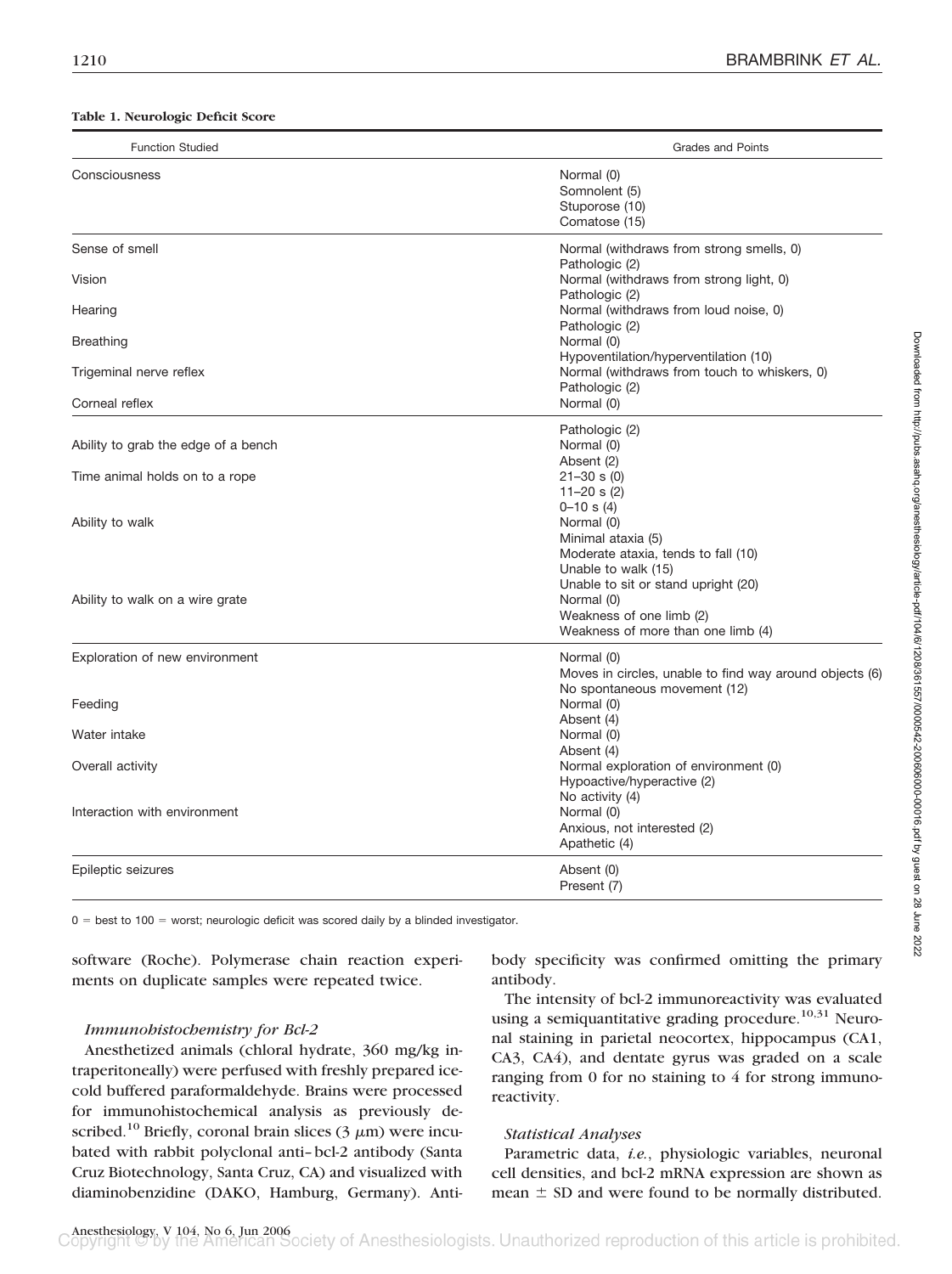|                                                   | <b>Baseline</b>       |                       | 15 min Ischemia   |                       |                                                  | 3 min Reperfusion |                           |                           | 60 min Reperfusion |                       |                                |                   |
|---------------------------------------------------|-----------------------|-----------------------|-------------------|-----------------------|--------------------------------------------------|-------------------|---------------------------|---------------------------|--------------------|-----------------------|--------------------------------|-------------------|
|                                                   | Vehicle<br>$(n = 25)$ | Erythro<br>$(n = 27)$ | Sham<br>$(n = 6)$ | Vehicle<br>$(n = 25)$ | Erythro<br>$(n = 27)$                            | Sham<br>$(n = 6)$ | Vehicle<br>$(n = 25)$     | Erythro<br>$(n = 27)$     | Sham<br>$(n = 6)$  | Vehicle<br>$(n = 25)$ | Erythro<br>$(n = 27)$          | Sham<br>$(n = 6)$ |
| MABP, mmHq                                        | $75 \pm 9$            | $75 \pm 8$            | $75 \pm 6$        | $35 \pm 1$ *          | $35 \pm 1$ *                                     | $71 \pm 6$        | $71 \pm 14$               | $74 \pm 14$               | $78 \pm 10$        | $79 \pm 8$            | $80 \pm 11$                    | $74 \pm 5$        |
| Regional CBF, LD units<br>Arterial blood analysis | $97 \pm 24$           | $88 \pm 31$           | $90 \pm 26$       | $2 \pm 1$ *           | $2 \pm 1$ *                                      | $85 \pm 33$       | $48 \pm 38$               | $44 \pm 43$               | $83 \pm 29$        | $43 \pm 13$ *         | $41 \pm 25$ *                  | $91 \pm 38$       |
| рH                                                | $7.31 \pm 0.03$       | $7.34 \pm 0.03$       | $7.33 \pm 0.04$   |                       |                                                  |                   | $7.29 \pm 0.06$           | $7.32 \pm 0.04$           | $7.31 \pm 0.04$    | $7.28 \pm 0.03$       | $7.32 \pm 0.03$ <sup>*</sup> t | $7.25 \pm 0.03$   |
| Paco <sub>2</sub> , mmHq                          | $40 \pm 3$            | $39 \pm 4$            | $41 \pm 2$        |                       |                                                  |                   | $37 \pm 5$                | $33 \pm 5$ <sup>*+</sup>  | $41 \pm 5$         | $39 \pm 4$            | $36 \pm 4^*$                   | $44 \pm 7$        |
| Pao <sub>2</sub> , mmHq                           | $106 \pm 11$          | $104 \pm 10$          | $107 \pm 10$      |                       |                                                  |                   | $141 \pm 19$ <sup>*</sup> | $139 \pm 25$ <sup>*</sup> | $109 \pm 11$       | $111 \pm 11$          | $120 \pm 13$ <sup>*</sup>      | $106 \pm 10$      |
| Base excess, mEq/l                                | $-5 \pm 2$            | $-4 \pm 2$            | $-4 \pm 2$        |                       |                                                  |                   | $-8 \pm 2^{*}$            | $-8 \pm 3^{*}$            | $-6 \pm 2$         | $-7 \pm 2$            | $-7 \pm 2$                     | $-7 \pm 2$        |
| Serum glucose, mg/dl                              | $79 \pm 18$           | $94 \pm 33$           | $91 \pm 41$       |                       |                                                  |                   | $86 \pm 26$               | $96 \pm 39$               | $97 \pm 21$        | $109 \pm 28$          | $108 \pm 40$                   | $94 \pm 29$       |
| Serum lactate,<br>mmol/dl                         | $0.6 \pm 0.4$         | $0.7 \pm 0.3$         | $0.4 \pm 0.2$     |                       |                                                  |                   | $1.8 \pm 0.7^*$           | $1.9 \pm 0.7$ *           | $0.4 \pm 0.1$      | $0.6 \pm 0.3$         | $0.8 \pm 0.5^*$                | $0.3 \pm 0.1$     |
| Temperature                                       |                       |                       |                   |                       |                                                  |                   |                           |                           |                    |                       |                                |                   |
| Rectal. °C                                        | $37.0 \pm 0.1$        | $36.9 \pm 0.1$        | $37.0 \pm 0.1$    |                       | $35.3 \pm 1.1^*$ $35.6 \pm 1.1^*$ $37.0 \pm 0.1$ |                   | $35.5 \pm 1.0^*$          | $35.5 \pm 0.9^*$          | $36.9 \pm 0.1$     | $37.0 \pm 0.1$        | $37.0 \pm 0.1$                 | $37.0 \pm 0.1$    |
| Temporal muscle, °C                               | $36.8 \pm 0.3$        | $37.0 \pm 0.1$        | $37.0 \pm 0.1$    |                       | $34.6 \pm 1.3$ $34.7 \pm 0.9$ <sup>*</sup>       | $36.9 \pm 0.1$    | $35.0 \pm 1.2^*$          | $35.2 \pm 0.8^*$          | $36.8 \pm 0.2$     | $36.7 \pm 0.3$        | $36.8 \pm 0.3$                 | $36.9 \pm 0.2$    |
| Tympanic membrane. $36.7 \pm 0.3$<br>$^{\circ}C$  |                       | $36.5 \pm 0.5$        | $36.8 \pm 0.1$    | $35.0 \pm 0.7^*$      | $35.0 \pm 0.6^*$                                 | $36.9 \pm 0.1$    | $35.1 \pm 0.8^*$          | $35.2 \pm 0.6^*$          | $36.9 \pm 0.1$     | $36.7 \pm 0.3$        | $36.4 \pm 0.5^*$               | $36.9 \pm 0.2$    |

**Table 2. Physiologic Variables of Ischemia–Reperfusion Subgroups**

Between-group analysis (analysis of variance) did not detect significant differences; physiologic data from animals with the same treatment at different time points were therefore pooled. Values are mean  $\pm$  SD.

 $* P < 0.05$  *vs.* sham.  $\uparrow P < 0.05$  *vs.* vehicle.

CBF = cerebral blood flow; LD = laser-Doppler; MABP = mean arterial blood pressure; Paco<sub>2</sub> = arterial carbon dioxide tension; Pao<sub>2</sub> = arterial oxygen tension.

For these data sets, one-way analysis of variance and *post hoc* Student-Newman-Keuls test was used to identify differences between experimental groups. Nonparametric data (*i.e.*, neurologic deficit score) were expressed as median  $\pm$  25th/75th percentiles, and groups were compared using the rank sum test. Significance was set at *P*  $0.05$ . Because of the semiquantitative character of the grading procedure for Bcl-2 protein expression, immunohistochemistry data were not statistically evaluated for differences between groups.

## **Results**

*Physiologic Variables during Ischemia–Reperfusion* At baseline, vital signs of all animals from the cohort were within normal limits, independent of treatment assignment. Upon initiation of global cerebral ischemia, physiologic variables changed as expected for all animals randomized to the injury, but normalized during early reperfusion. Cerebral blood flow ceased immediately after induction of bilateral carotid artery occlusion and hypobaric hypotension, and laser-Doppler flow measurements showed values reflective of biologic zero  $(5 \pm 1)$ laser-Doppler units during the first minute and  $2 \pm 1$ during the remaining 14 min). No apparent differences were found between treatment groups besides a lower partial pressure of carbon dioxide and corresponding pH during reperfusion in the erythromycin group (see table 2 for details).

# *Postischemic Neurologic Deficit with and without Erythromycin Pretreatment*

All animals exhibited a moderate neurologic deficit on the first days after the ischemic injury. Deficit improved in all animals over time, although baseline (no neuronal deficit on the day before the brain injury; day  $-1$ ) was not reached again during the postischemic observation period. Deficits were consistently less severe in animals that had been pretreated with erythromycin (fig. 1;  $P \leq$ 0.05 on days  $4-7$ ).

## *Postischemic Neuronal Death with and without Erythromycin Pretreatment*

**Hippocampal CA1 Region.** With vehicle pretreatment ( $n = 25$ , no difference between treatment intervals; pooled), neuronal cell density was reduced by 75% seven days after transient global cerebral ischemia, as compared with sham-operated controls  $(n = 6)$ . More neurons survived in animals treated with erythromycin before the injury. Erythromycin pretreatment 12 h be-



**Fig. 1. Postischemic neurologic deficit of animals pretreated with erythromycin (25 mg/kg intramuscularly) 6, 12, or 24 h before the injury (***black squares***, n 27, pooled) or with vehicle only (***gray diamonds***, n 25, pooled). Erythromycinpretreated animals had less neurologic deficit after global ischemia beyond the immediate postoperative recovery (days 4 –7,**  $P < 0.05$ ). Data for sham-operated animals (*vertical bars*,  $n = 6$ ) **are provided for comparison. Data shown are median and 25th/ 75th percentiles. \*** *P* **< 0.05** *versus* **vehicle-treated animals; rank sum test.**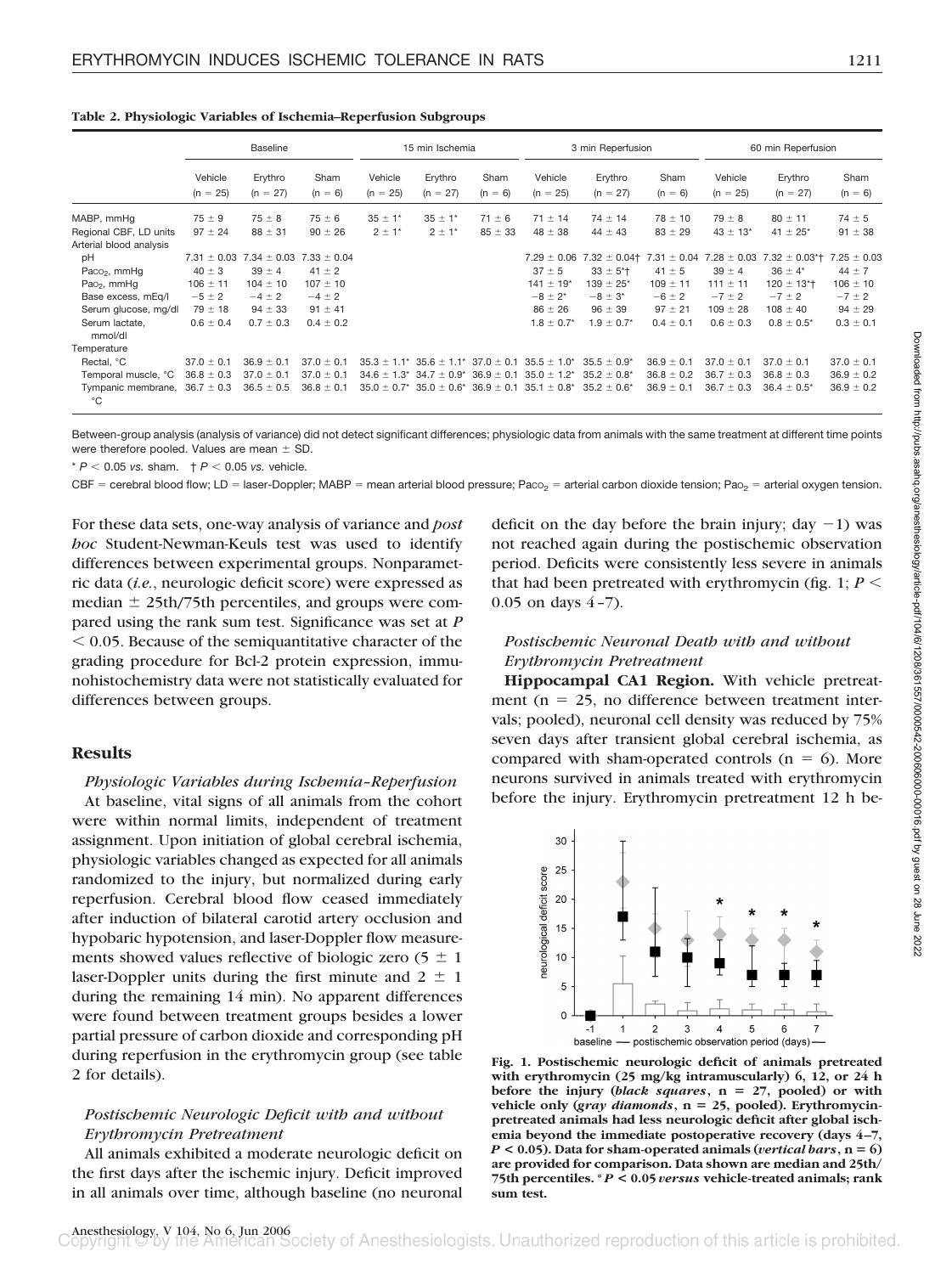

**Fig. 2. Neuronal density (viable neurons/mm2 ) in hippocampal CA1 region (***A***) and parietal neocortex (***B***) of naive or shamoperated rats compared with neuronal density 7 days after 15 min of global cerebral ischemia with vehicle (n 25, pooled) or erythromycin pretreatment (25 mg/kg intramuscularly) 6 h (n 12), 12 h (n 8), or 24 h (n 7) before the injury. Erythromycin pretreatment increased the density of viable neurons after ischemia. \*** *P* **< 0.05** *versus* **sham operation; \*\*** *P* **< 0.05** *versus* **vehicle pretreatment, analysis of variance and** *post hoc* **Student-Newman-Keuls test. E erythromycin pretreatment.**

fore ischemia increased the number of surviving neurons in CA1 by threefold, as compared with vehicle pretreatment ( $P < 0.05$ ; fig. 2).

**Parietal Neocortex.** With vehicle pretreatment, approximately 20% of viable neurons in this brain region were lost 7 days after transient global cerebral ischemia (not significant,  $P = 0.052$ ). In animals pretreated with erythromycin 12 h before the injury, 95% of neurons survived  $(P = 0.066 \text{ vs. vehicle};$  fig. 2).

**Other Hippocampal Regions.** Transient global cerebral ischemia with vehicle pretreatment caused a significant reduction of neuronal cell counts in CA2 and CA3  $(P < 0.05$ , as compared with sham operation) but not CA4 subregions. Animals pretreated with erythromycin 12 h before ischemia had cell counts similar to shamoperated controls (table 3;  $P \le 0.05 \text{ vs.}$  vehicle in CA3).

## *Expression of Bcl-2 mRNA after Treatment with Erythromycin*

Erythromycin injection was followed by an increased expression of bcl-2 mRNA in hippocampus (1.6-fold compared with vehicle;  $P \leq 0.05$ ) and neocortex (1.9fold; not significant) at 6 h but not at 24 h (fig. 3). We

| Table 3. Neuronal Cell Densities in Hippocampal CA2, CA3, |  |
|-----------------------------------------------------------|--|
| and CA4 Regions                                           |  |

| Group<br>n                                                              | CA <sub>2</sub>                                                                               | CA <sub>3</sub>                                                                                            | CA4                                                                             |
|-------------------------------------------------------------------------|-----------------------------------------------------------------------------------------------|------------------------------------------------------------------------------------------------------------|---------------------------------------------------------------------------------|
| Sham<br>6<br>Vehicle<br>25<br>E6h<br>12<br>E 12 h<br>8<br>$E$ 24 h<br>7 | $2.271 \pm 393$<br>$1.298 \pm 728$ *<br>$1.445 \pm 355$<br>$2.003 \pm 600$<br>$1.619 \pm 444$ | $2.323 \pm 199$<br>$1.733 \pm 385$ *<br>$1.577 \pm 345$ <sup>*</sup><br>$2.117 \pm 354$<br>$1.825 \pm 260$ | $797 \pm 49$<br>$717 \pm 209$<br>$673 \pm 141$<br>$859 \pm 148$<br>$703 \pm 99$ |

Values are mean  $\pm$  SD, viable neurons/mm<sup>2</sup>, postischemic day 7.

 $* P < 0.05$  *vs.* sham.  $\uparrow P < 0.05$  *vs.* vehicle.

 $E =$  erythromycin pretreatment.

observed a spatial difference in bcl-2 mRNA expression between neocortex and hippocampus at 6 h but not at 24 h, independent of treatment assignment.

# *Bcl-2 Protein Expression after Treatment with Erythromycin*

Bcl-2 protein staining was strictly localized to the cytoplasm of the neurons evaluated (fig. 4). At baseline (6 h after vehicle treatment,  $n = 7$ ), staining was virtually absent (grade 0) in dentate gyrus, faint (1) in CA1, mild (2) in CA4, and mild to moderate (2–3) in CA3 and the parietal neocortex. However, Bcl-2 immunoreactivity did not change at either 6 or 24 h after erythromycin treatment compared with vehicle ( $n = 7$  each; fig. 5).

## **Discussion**

The presented data show for the first time that a single dose of the antibiotic erythromycin, applied 6–24 h before transient global cerebral ischemia, induces tolerance and improves postischemic outcome, as measured by neurologic deficit and neuronal survival, in a well-



**Fig. 3. Quantification of bcl-2 messenger RNA (mRNA) expression in nonischemic neocortex and hippocampus early (6 h) and late (24 h) after erythromycin (25 mg/kg intramuscularly, n**  $= 4$ ;  $n = 5$ ) or vehicle ( $n = 4$ ;  $n = 5$ ), respectively. For easy **comparison, bcl-2 mRNA levels are shown relative to hippocampal expression of vehicle-treated animals. Bcl-2 mRNA was increased 6 h but not 24 h after erythromycin treatment. \*** *P* **< 0.05** *versus* **24 h. \*\*** *P* **< 0.05** *versus* **vehicle-treated control. Data** are mean  $\pm$  SD; analysis of variance and *post hoc* Student-**Newman-Keuls test.**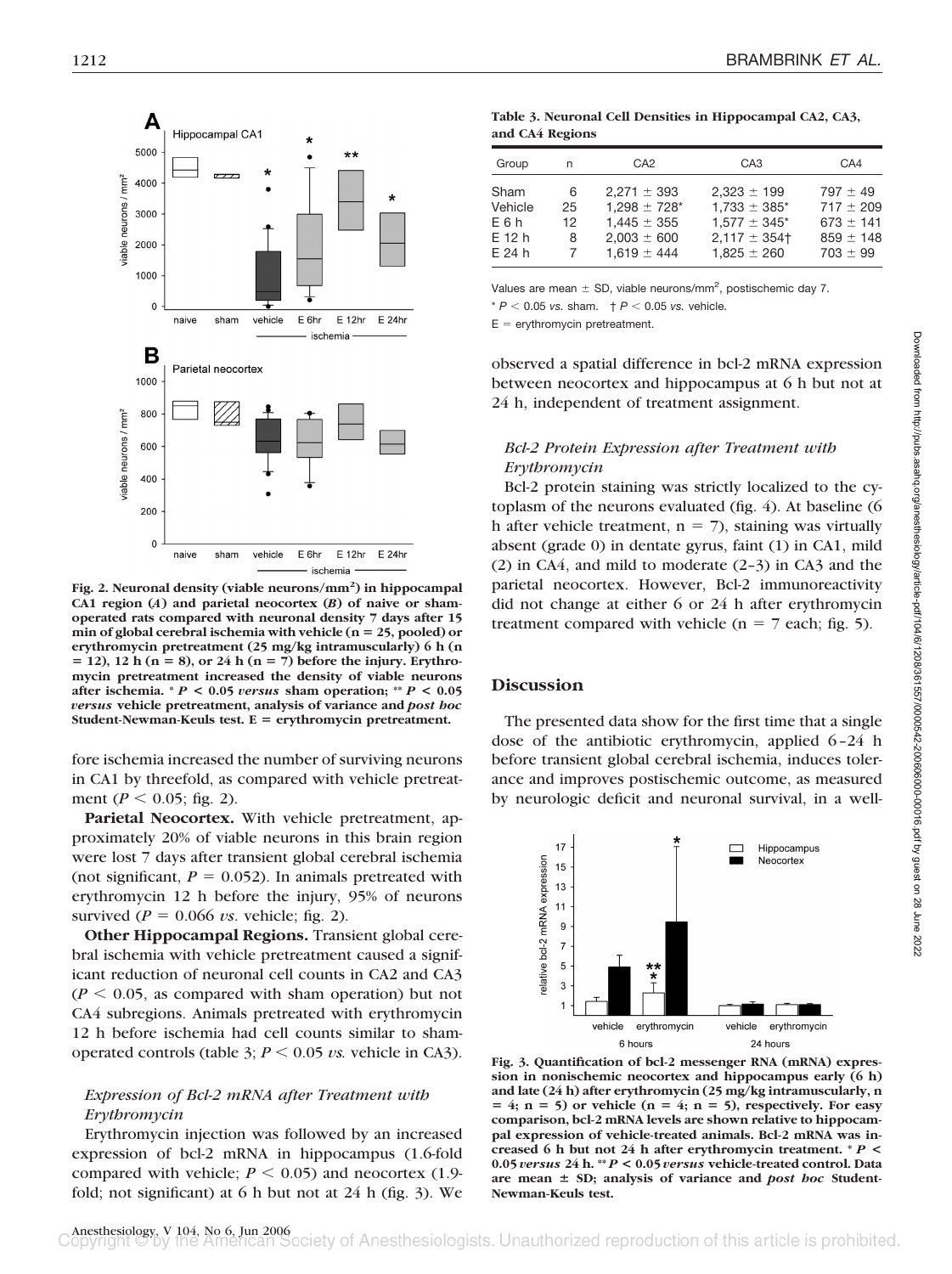



controlled chronic rat model (pharmacologic preconditioning).

#### *Histopathologic and Functional Outcome*

The applied injury resulted in the significant histopathologic damage in ischemia susceptible brain regions, *i.e.*, hippocampal CA1, CA2, and CA3, 7 days after global ischemia, that is expected in this model. $^{19}$  The



**Fig. 5. Semiquantitative rating of immunohistochemical staining for Bcl-2 protein expression in different regions of hippocampus, dentate gyrus (DG), and parietal neocortex after** vehicle (n = 7) or erythromycin treatment (25 mg/kg intramuscularly) 6 h  $(n = 7)$  or 24 h  $(n = 7)$  earlier. Bcl-2 protein **expression increased only slightly after erythromycin, compared with vehicle injection. E erythromycin pretreatment; vehicle vehicle pretreatment (baseline).**

CA1 and CA3 regions were well protected by erythromycin pretreatment 12 h before the injury. In contrast, the same treatment did not render a statistical significant improvement in hippocampal CA2 and parietal neocortex. This may be due to the relatively smaller damage in these regions, compared with CA1. However, differences were close to statistical significance ( $P = 0.052-$ 0.086), so small sample sizes may have prevented us from detecting protection in these regions. Alternatively, these findings could suggest region-specific differences in the neuroprotective potential of erythromycin preconditioning. Neuronal damage in hippocampal CA4 usually is small with the applied injury, limiting the potential to detect a significant neuroprotection in this region.

Although neuronal density is a readily available tool to assess ischemic damage, neurologic deficit and function are even more relevant for clinical applications. The erythromycin-pretreated animals fared better throughout the entire 7-day observation period. This was significant in the second half of the follow-up period, at a time when animals have recovered from immediate surgical stress and residual anesthetic effects, and cerebral edema has vanished.

Our *in vivo* findings confirm previous *ex vivo* work on hippocampal slices, demonstrating tolerance against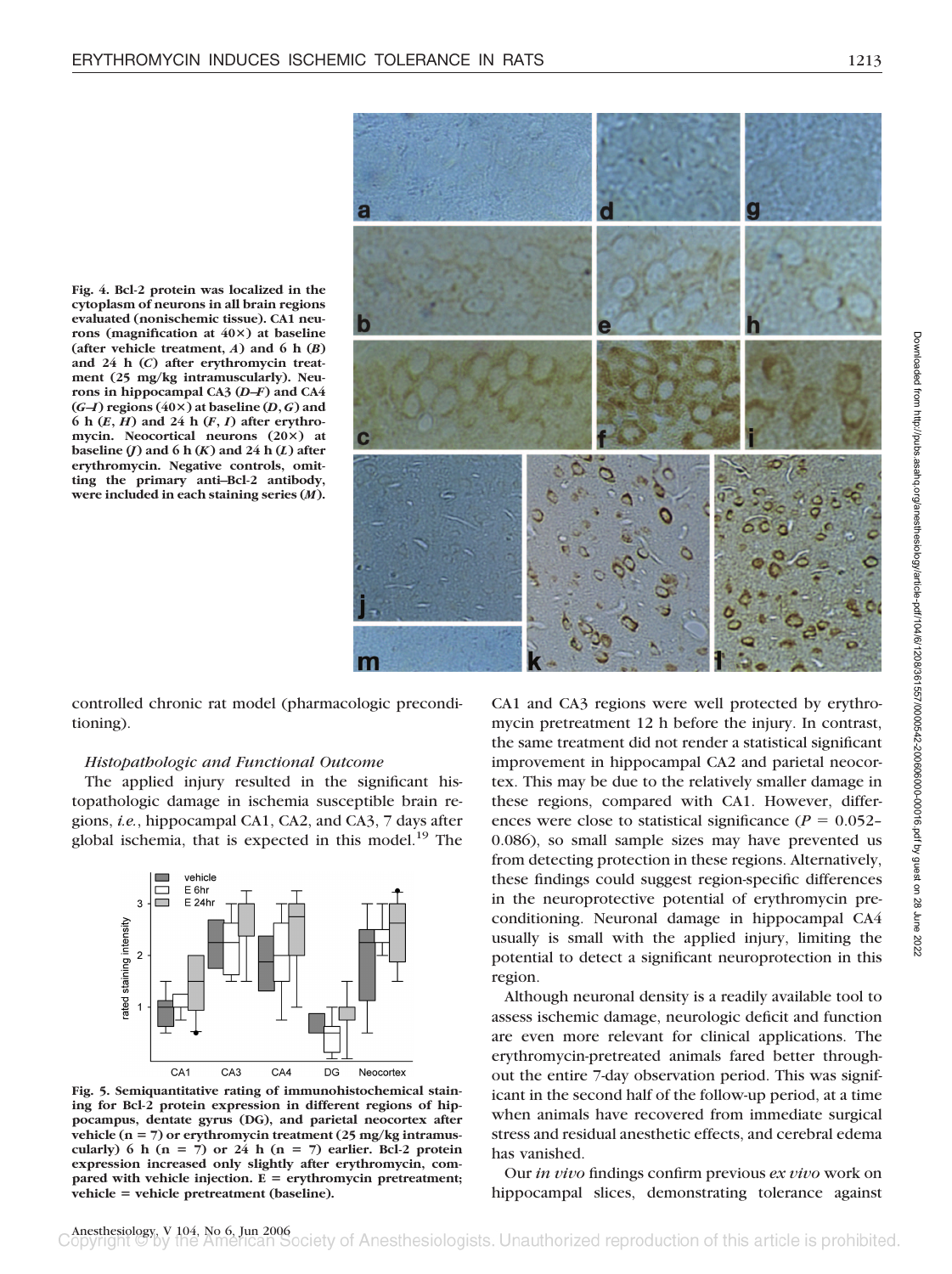hypoxia after erythromycin pretreatment.<sup>13</sup> The extent of hippocampal CA1 protection from ischemic damage that could be achieved by erythromycin pretreatment in our model (*i.e.*, tripling of the number of surviving neurons) was similar to, or even more pronounced than, the effects we observed earlier after a chemical preconditioning regimen using a single dose of 3-nitropropionic  $\text{acid}^{10}$  (50% increase in surviving CA1 neurons). In animals pretreated with erythromycin 12 h before ischemia, 75% of CA1 neurons survived 7 days after ischemia, a survival rate that is comparable to the 70–80% surviving CA1 neurons found after classic ischemic preconditioning in rat models of global cerebral ischemia using fourvessel occlusion<sup>32</sup> or bilateral carotid artery occlusion with hemorrhagic hypotension.<sup>33,34</sup> Tolerance induction by the clinically used drug erythromycin may therefore be similarly effective as these earlier, more invasive regimens, but contrary to its predecessors, this new strategy lacks significant side effects and could therefore potentially be applied to human patients.

Previous work suggests that preconditioning has two windows of opportunity, one early (at approximately 3 h) and one late  $(24 \text{ h and beyond}).^{1,10,25,35-37}$  The effect of erythromycin preconditioning in our hands was maximal after a pretreatment interval of 12 h before the injury, somewhat earlier than the classic delayed preconditioning window. This is in accordance with *ex vivo* work that found brief pretreatment intervals to be most effective for tolerance induction by erythromycin.<sup>13</sup>

#### *Bcl-2 Differential Expression*

A small and transient increase of bcl-2 mRNA was noted early after erythromycin treatment. Expression of bcl-2 mRNA was increased 6 h but not 24 h after erythromycin in both neocortical and hippocampal specimens, but Bcl-2 protein did not increase in the same regions at either time point.

Baseline expression of both bcl-2 mRNA and Bcl-2 protein was higher in neocortical than in hippocampal (CA1) neurons. This correlates well with previous reports $10,31$  and may in part explain the relatively higher intrinsic tolerance of cortical neurons against the applied ischemic injury in this model.

## *Potential Mechanisms of Pharmacologic Preconditioning Using Erythromycin*

Erythromycin is known to inhibit mitochondrial protein synthesis $38-40$  and allegedly reduces cell respiration by reducing the production of enzymes necessary for optimal function of the respiratory chain. $40,41$  A functional impairment of mitochondrial oxidative phosphorylation after the application of a single dose of erythromycin might therefore cause a mild burst of reactive oxygen species in neuronal cells, which subsequently may induce gene expression of, for example, apoptosisinhibiting bcl-2, similar to the mechanism that has been described for 3-nitropropionic acid.<sup>10,42</sup>

However, differential bcl-2 expression after erythromycin injection was transient and less pronounced than what we saw after 3-nitropropionic acid. It may therefore only partially explain the observed neuroprotection provided by the antibiotic.

On the other hand, erythromycin may possibly suppress the immunologic response that mediates damage after cerebral ischemia,  $43 - 45$  because this macrolide has been reported to influence several inflammatory mechanisms in other organ systems.  $46,47$  This concept is supported by recent reports on the reduction of postischemic cytokine expression and inflammation after cerebral preconditioning $48,49$  and the beneficial effects of antibiotic treatment after experimental ischemia,<sup>50</sup> and certainly warrants further experimental work.

#### *Limitations*

Sample size is a potential limitation of our study. We had performed a power analysis to determine sample size before we started our study. However, besides profound protection by erythromycin in hippocampal CA1 and CA3, histopathologic analysis found differences between treatment groups in parietal neocortex and hippocampal CA2 that were very close to but did not reach statistical significance. Interpretation of these data are difficult because, by convention, there are no differences, but one is tempted to state a trend. Future studies in other models may help to decide whether tolerance induction by erythromycin is indeed region specific, and less pronounced in CA2 compared with CA1.

We assessed bcl-2 expression after a 6-h and a 24-h but not after a 12-h pretreatment interval. However, our previous work using a model of chemical preconditioning showed an early and sustained increase of bcl-2 expression starting at 3 h, most pronounced at 24 h after pretreatment.<sup>10</sup> We found only small and transient changes of bcl-2 mRNA, but not protein, expression early after erythromycin treatment. Therefore, we do not expect results to be different after 12 h. We therefore conclude that bcl-2 is not as relevant for tolerance induction by erythromycin as it is for other preconditioning regimens.

## **Conclusion**

Erythromycin preconditioning improves neurologic function and neuronal survival after ischemia and is associated with a transiently increased cerebral expression of the antiapoptotic gene bcl-2 in rats. This neuroprotective effect of erythromycin suggests a potential clinical strategy for preischemic conditioning, which could be beneficial for patients scheduled to undergo surgical procedures associated with an increased risk of